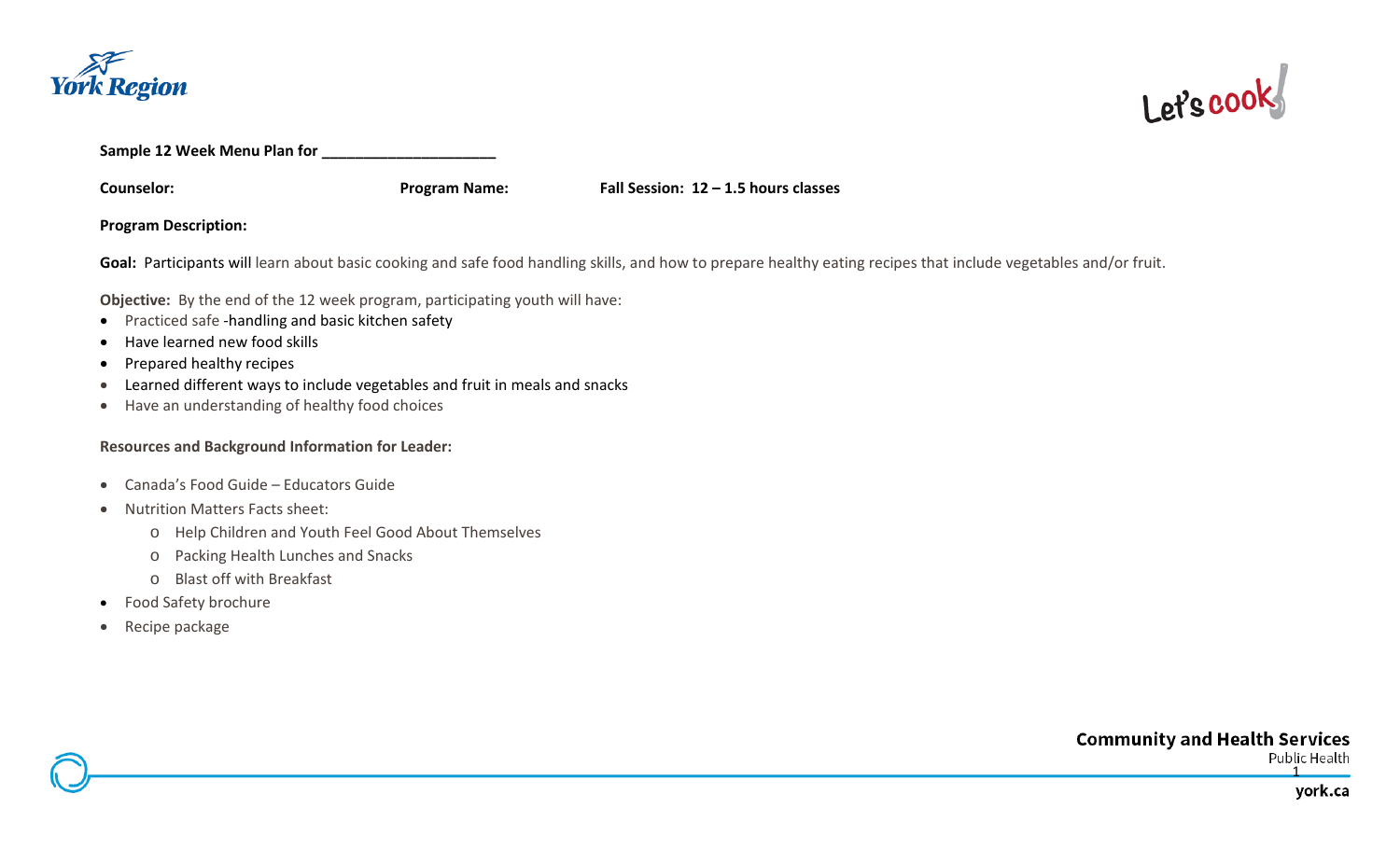

## **12 Week Menu Plan**

| <b>Content</b>                   | Week 1                                                                                                                                                                                                                  | Week <sub>2</sub>                                                                                                                                                                                                                                                                           | Week 3                                                                                                                                                                                                                                                                                        | Week 4                                                                                                                                                                                                                                                                                   | Week 5                                                                                                                                                                                          | Week 6                                                                                                                                                                                                                                                                                     |  |  |  |
|----------------------------------|-------------------------------------------------------------------------------------------------------------------------------------------------------------------------------------------------------------------------|---------------------------------------------------------------------------------------------------------------------------------------------------------------------------------------------------------------------------------------------------------------------------------------------|-----------------------------------------------------------------------------------------------------------------------------------------------------------------------------------------------------------------------------------------------------------------------------------------------|------------------------------------------------------------------------------------------------------------------------------------------------------------------------------------------------------------------------------------------------------------------------------------------|-------------------------------------------------------------------------------------------------------------------------------------------------------------------------------------------------|--------------------------------------------------------------------------------------------------------------------------------------------------------------------------------------------------------------------------------------------------------------------------------------------|--|--|--|
|                                  | Topic - Blast off with                                                                                                                                                                                                  | Topic - Eggcellent Eggs                                                                                                                                                                                                                                                                     | <b>Topic</b> - Daring Dips                                                                                                                                                                                                                                                                    | Topic - Brilliant baked                                                                                                                                                                                                                                                                  | Topic-Tasty Tortillas                                                                                                                                                                           | Topic - Swell sides                                                                                                                                                                                                                                                                        |  |  |  |
|                                  | <b>Breakfast</b>                                                                                                                                                                                                        |                                                                                                                                                                                                                                                                                             |                                                                                                                                                                                                                                                                                               | goods                                                                                                                                                                                                                                                                                    |                                                                                                                                                                                                 |                                                                                                                                                                                                                                                                                            |  |  |  |
| Teaching points                  | <b>Teaching points</b>                                                                                                                                                                                                  | <b>Teaching points</b>                                                                                                                                                                                                                                                                      | <b>Teaching points</b>                                                                                                                                                                                                                                                                        | <b>Teaching points</b>                                                                                                                                                                                                                                                                   | <b>Teaching points</b>                                                                                                                                                                          | <b>Teaching points</b>                                                                                                                                                                                                                                                                     |  |  |  |
| and skills to share<br>and model | Eat breakfast every<br>day<br>Include 3 out of 4<br>$\bullet$<br>food groups from<br>Canada's Food Guide<br><b>Skills</b><br>Washing hands<br>$\bullet$<br>Washing dishes<br>Washing vegetables<br>and fruit<br>Blender | Excellent source of<br>protein - reasonably<br>priced<br>Eggs are versatile -<br>can be breakfast,<br>lunch or dinner<br><b>Skills</b><br><b>Measuring</b><br>$\bullet$<br>Using whisk<br>Grater<br>$\bullet$<br>Using a skillet<br>$\bullet$<br>Knife skills - dicing<br>broccoli, peppers | Great snack full of<br>protein<br>Include vegetable and<br>$\bullet$<br>fruit with every snack<br>$CFG - 2$ out of 4 food<br>groups<br><b>Skills</b><br>Draining and rinsing<br>canned beans<br>Measuring<br>Blender<br>$\bullet$<br>Knife skills - chopping<br>fresh herbs, dicing<br>garlic | Can control<br>$\bullet$<br>ingredients to ensure<br>healthy version e.g.,<br>whole wheat flour,<br>addition of fruit,<br>healthy fats<br><b>Skills</b><br>Measuring dry and<br>$\bullet$<br>liquid ingredients<br>Grating<br>$\bullet$<br>carrots/zucchini<br>Oven to bake<br>$\bullet$ | Quick, easy and<br>healthy lunch or<br>dinner<br>Include vegetable<br>topping<br>Use whole grain base<br><b>Skills</b><br>Grating<br>$\bullet$<br>Knife skills - dicing<br>Oven or toaster oven | Always include<br>$\bullet$<br>vegetables in your<br>side dishes<br>Use low fat cooking<br>$\bullet$<br>methods to prepare<br>sides e.g., baking, stir<br>frying, steaming<br><b>Skills</b><br>Knife skills - chopping,<br>$\bullet$<br>slicing, dicing etc.<br><b>Baking</b><br>$\bullet$ |  |  |  |
| Hands-on activity                | Berry Wake-Up<br>1.                                                                                                                                                                                                     | <b>Broccoli and Cheese</b>                                                                                                                                                                                                                                                                  | Bean Dip with Pita<br>1.                                                                                                                                                                                                                                                                      | Carrot cookies                                                                                                                                                                                                                                                                           | Pizzadilla                                                                                                                                                                                      | • Cucumber and Tomato                                                                                                                                                                                                                                                                      |  |  |  |
| What two recipes                 | Smoothie                                                                                                                                                                                                                | Frittata                                                                                                                                                                                                                                                                                    | Wedges and Raw                                                                                                                                                                                                                                                                                | Yummy in the Tummy                                                                                                                                                                                                                                                                       | Easy Fajitas                                                                                                                                                                                    | Feta Salad                                                                                                                                                                                                                                                                                 |  |  |  |
| do you want the                  | 2. Berry Crumble                                                                                                                                                                                                        | <b>Breakfast Burrito</b><br>2.                                                                                                                                                                                                                                                              | Veggies                                                                                                                                                                                                                                                                                       | Banana muffins                                                                                                                                                                                                                                                                           |                                                                                                                                                                                                 | • Veggie Fries                                                                                                                                                                                                                                                                             |  |  |  |
| kids to make?                    | Oatmeal                                                                                                                                                                                                                 |                                                                                                                                                                                                                                                                                             | Feta cheese dip<br>2.                                                                                                                                                                                                                                                                         |                                                                                                                                                                                                                                                                                          | <b>Activity - Mystery</b>                                                                                                                                                                       |                                                                                                                                                                                                                                                                                            |  |  |  |
|                                  |                                                                                                                                                                                                                         | Activity $-$ Find the right                                                                                                                                                                                                                                                                 | <b>Activity - Kitchen</b>                                                                                                                                                                                                                                                                     | Activity - Guess the spice                                                                                                                                                                                                                                                               | Vegetable                                                                                                                                                                                       | <b>Activity - Mystery Fruit</b>                                                                                                                                                                                                                                                            |  |  |  |
|                                  | Activity - Vegetable and                                                                                                                                                                                                | cooking term                                                                                                                                                                                                                                                                                | <b>Equipment Scavenger</b>                                                                                                                                                                                                                                                                    |                                                                                                                                                                                                                                                                                          |                                                                                                                                                                                                 |                                                                                                                                                                                                                                                                                            |  |  |  |
|                                  | fruit tracker                                                                                                                                                                                                           |                                                                                                                                                                                                                                                                                             | Hunt                                                                                                                                                                                                                                                                                          |                                                                                                                                                                                                                                                                                          |                                                                                                                                                                                                 |                                                                                                                                                                                                                                                                                            |  |  |  |
| Follow-Up/Link to                | Encourage participants to try recipes at home                                                                                                                                                                           |                                                                                                                                                                                                                                                                                             |                                                                                                                                                                                                                                                                                               |                                                                                                                                                                                                                                                                                          |                                                                                                                                                                                                 |                                                                                                                                                                                                                                                                                            |  |  |  |
| Next week                        | Have participants review recipes for the following week and make a grocery list                                                                                                                                         |                                                                                                                                                                                                                                                                                             |                                                                                                                                                                                                                                                                                               |                                                                                                                                                                                                                                                                                          |                                                                                                                                                                                                 |                                                                                                                                                                                                                                                                                            |  |  |  |